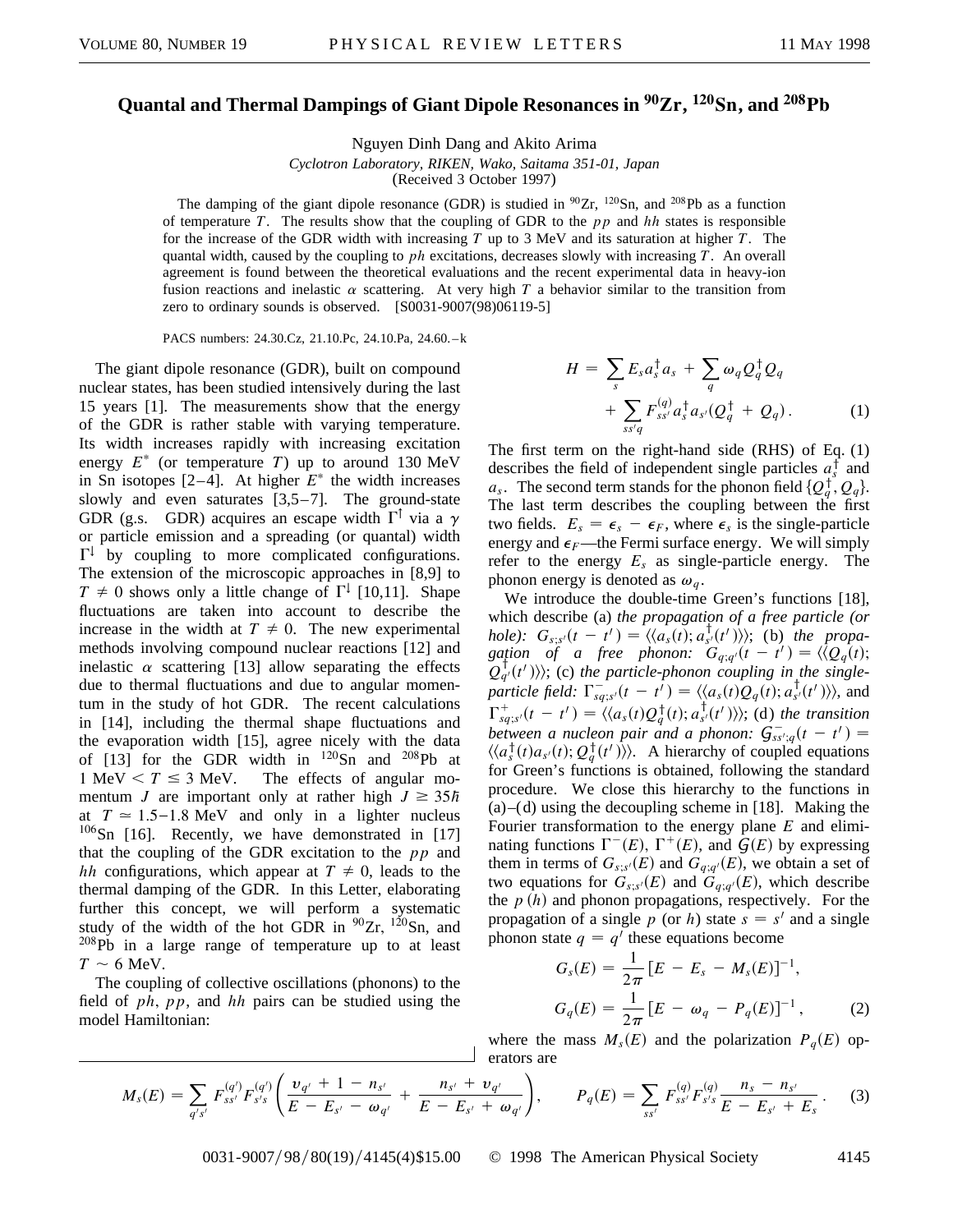Closing the hierarchy to the functions (a)–(d) restricts the couplings in  $M_s(E)$  to at most  $2p1h$  configurations if the onephonon operator generates the collective *ph* excitation. The effects of coupling to 2*p*2*h* configurations can be included by extending the hierarchy to higher-order Green's functions of " $1p1h \oplus$  phonon" type (Figs. 3 and 4 of [10]) or twophonon type (Fig. 1 of  $[11]$ ), etc. The numerical calculations in  $[10,11,19]$  have shown that the effects of these graphs on  $\Gamma^{\downarrow}$  depend weakly on *T*. In fact  $\Gamma^{\downarrow}$  in <sup>90</sup>Zr and <sup>208</sup>Pb have become even smaller at  $T = 3$  MeV in [10]. Therefore, in the present Letter, in order to avoid the complicated procedure of taking these graphs into account microscopically, we consider this effect to be independent of *T* and include them in the parameters of the model defined at  $T = 0$ . The dampings  $\gamma_s(\omega)$  of the single-particle and  $\gamma_q(\omega)$  of the phonon states are derived as the imaginary parts of the analytical continuation in the complex energy plane  $\eta = \omega \pm i\epsilon$  of the mass  $M_s(e)$  and polarization operators  $P_q(E)$ , respectively:

$$
\gamma_{s}(\omega) = \pi \sum_{q's'} F_{ss'}^{(q')} F_{s's}^{(q')} [(v_{q'} + 1 - n_{s'})\delta(\omega - E_{s'} - \omega_{q'}) + (n_{s'} + v_{q'})\delta(\omega - E_{s'} + \omega_{q'})], \qquad (4)
$$

$$
\gamma_q(\omega) = \pi \sum_{ss'} F_{ss'}^{(q)} F_{s's}^{(q)}(n_s - n_{s'}) \delta(\omega - E_{s'} + E_s).
$$
\n(5)

The single-particle occupation number  $n_s$  (for phonon  $v_a$ ) in Eqs.  $(3)$ – $(5)$  has the form of a Fermi (Bose) distribution folded with a Lorentzian with a width  $2\gamma_s(\omega)$  [2 $\gamma_q(\omega)$ ] and centered at  $\tilde{E}_s = E_s + M_s(\tilde{E}_s) [\tilde{\omega}_q = \omega_q + \tilde{\omega}_q$  $P_q(\tilde{\omega}_q)$ . If  $\gamma_s$  is small,  $n_s$  can be well approximated by an exact Fermi distribution function with energy  $\tilde{E}_s$ . For  $v_q$  this is not valid because  $\gamma_q$  is large. If the GDR is described by a strongly collective vibration, centered at energy  $\omega_q = E_{GDR}(T)$ , where  $E_{GDR}(T)$  is the pole of  $G_q(\omega)$  in Eq. (2), the value  $\Gamma_{\text{GDR}} = 2\gamma_q[E_{\text{GDR}}(T)]$  is its full width at half maximum (FWHM). At  $T = 0$ ,  $n_s$  is equal to 1 for a hole state  $(E_h < 0)$  and 0 for a particle one  $(E_p > 0)$ . Therefore,  $\Gamma_{\text{GDR}}$  in Eq. (5) has a non zero value only in the sum over *ph* configurations (the quantal damping), where  $n_h - n_p = 1$ . As temperature increases, the quantal damping, denoted as  $\Gamma_Q$ , decreases as the difference  $n_h - n_p$  decreases from 1 at  $T = 0$  to 0 at  $T = \infty$ . At the same time there appear the *pp* and *hh* configurations because the difference  $n_s - n_{s'} \neq 0$  also for  $(s, s') = (p, p')$  or  $(h, h')$  at  $T \neq 0$ . The coupling to *pp* and *hh* configurations leads to the thermal damping  $\Gamma_T$ [17], which increases first with increasing *T*. However, because of the factor  $n_s - n_{s}$ ,  $\Gamma$ GDR will decrease as  $O(T^{-1})$  at large *T*. Therefore it must reach some plateau within a certain region of temperature. This is a natural explanation for the width saturation within our model. The coupling to *pp* and *hh* configurations is a microscopic way of taking into account thermal shape fluctuations. Indeed, a *pp* or *hh* pair operator  $B_{ss'} = a_s^{\dagger} a_{s'}$  can be expanded as a sum of tensor products of two *ph* pair operators [20]. If one *ph* pair operator  $B_{ph}$  has the angular momentum and parity of the GDR  $J^{\pi} = 1^{-}$ , the other *ph* pair can have the angular momentum and parity of  $2^+$ , etc., conserving the total angular momentum and parity. Hence, the quadrupole shape fluctuations and higher multipolarities are taken into account. The singleparticle damping  $\gamma_s(\omega)$  increases at high temperatures as  $O(T/\omega)$  according to Eq. (4). At high *T* one obtains  $\gamma_s(\omega_1) < \gamma_s(\omega_2)$  for  $\omega_1 > \omega_2$ .

We assume for simplicity that the g.s. GDR is generated by a structureless phonon with energy  $\omega_q$  close to the energy  $E_{GDR}(T = 0)$ . The single-particle energies are obtained within the Woods-Saxon potentials at  $T = 0$ for  $90Zr$ ,  $120Sn$ , and  $208Pb$ , whose parameters have been defined in [21]. The matrix elements of the coupling to *ph*, *pp*, *hh* configurations are parameterized as  $F_{ph}^{(q)} = F_1$ for  $(s, s') = (p, h)$  and  $F_{pp}^{(q)} = F_{hh}^{(q)} = F_2$  for  $(s, s') =$  $(p, p')$  or  $(h, h')$ . The phonon energy  $\omega_q$  and  $F_1$  are chosen so that the empirical quantal width  $\Gamma_{Q}$  and energy  $E_{\text{GDR}}(T=0)$  [22] are reproduced.  $F_2$  is chosen so that the  $E_{\text{GDR}}(T)$  remains rather stable with varying temperature. They are kept unchanged at  $T \neq 0$ . This ensures that all thermal effects are caused by the coupling between the GDR and the single-particle field, but not by changing parameters. We also checked that the GDR sum rule was conserved as temperature was varied. The  $\delta$  functions on the RHS of Eqs. (4) and (5) is replaced with a Lorentzian with a smearing parameter  $\epsilon$ . It smooths out narrow peaks and therefore allows calculations on a coarse energy mesh. To avoid spurious results,  $\epsilon$  has to be chosen sufficiently small. Our results are found to be rather stable in the interval 0.2 MeV  $\leq \epsilon \leq 1.0$  MeV. Those, obtained with  $\epsilon$  = 0.5 MeV, are discussed below.

The averaged single-particle damping widths  $\Gamma_{s.p.}$ reaches a value of 1.4 MeV in  $^{90}Zr$ , 1.6 MeV in  $^{120}Sn$ , and 0.9 MeV in <sup>208</sup>Pb at  $T = 5$  MeV in the energy region below the GDR. In the region above the GDR energy,  $\Gamma_{\rm s.p.}$  < 0.6 MeV and rather stable with varying *T*, in agreement with the behavior  $\sim O(T/\omega)$  of  $\gamma_s(\omega)$  at high *T* discussed above. The damping widths of the GDR in  $120$ Sn and  $208$ Pb are displayed as a function of *T* in Fig. 1 in comparison with the inelastic  $\alpha$  scattering data [13]. The quantal width  $\Gamma_Q$  (dashed curve) is obtained via coupling to only *ph* states. The thermal width  $\Gamma_T$  (dotted curve) comes from the coupling to *pp* and *hh* configurations at  $T \neq 0$ . The total width  $\Gamma_{\text{GDR}}$  (solid-withdiamond curve) is calculated via coupling to all *ph*, *pp*, and *hh* configurations, including the effect of singleparticle damping. It is seen that the quantal effects become weaker in hot GDR as  $\Gamma$ <sup>o</sup> is slowly getting smaller with increasing *T*. A decrease of the spreading width has also been reported in [10] in  $^{90}Zr$  and  $^{208}Pb$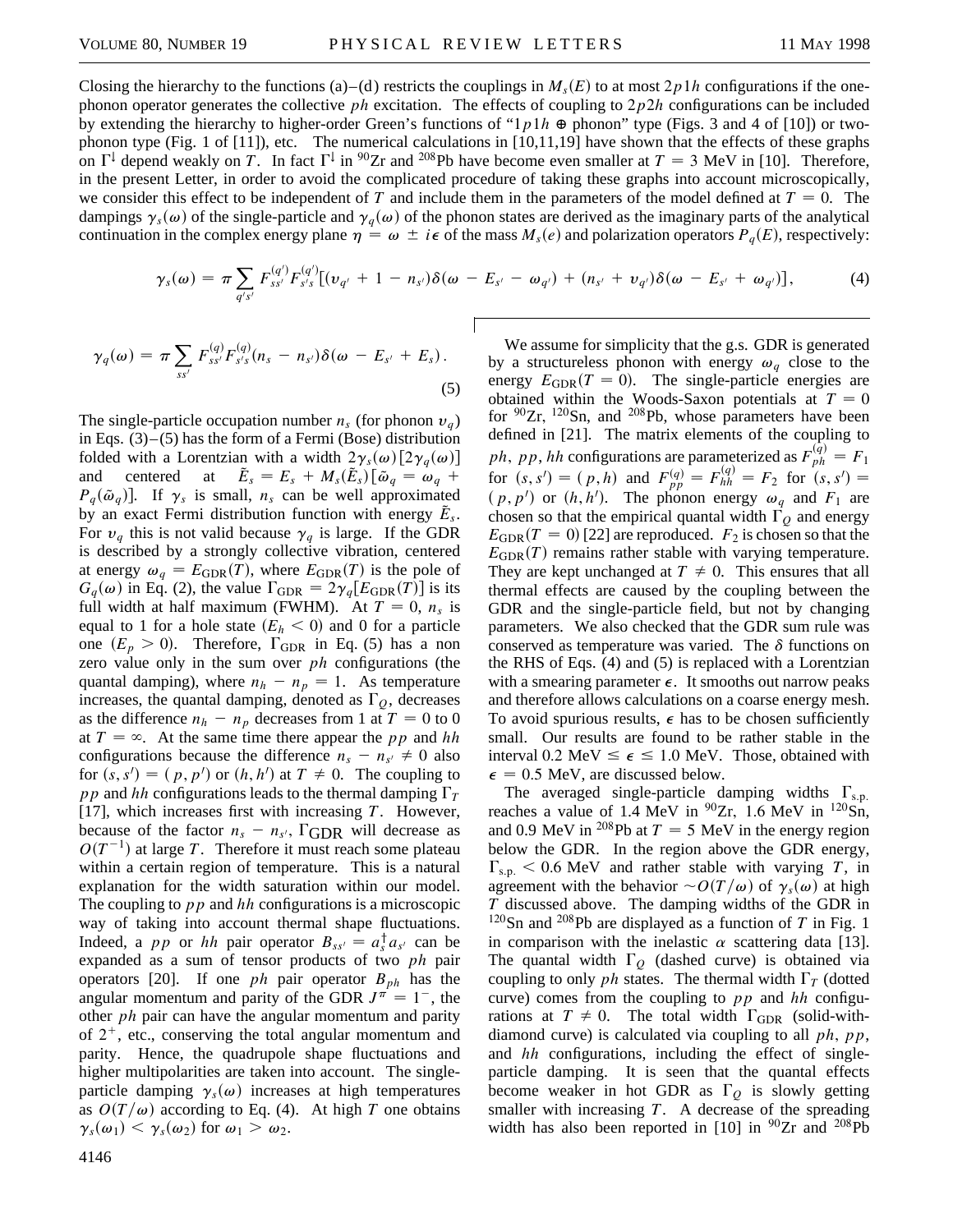

FIG. 1. Width of GDR as a function of temperature for  $^{120}Sn$ (a) and  $^{208}Pb$  (b). Experimental data of [13] are shown by open squares. The dashed curve denotes the quantal width  $\Gamma_0$ ; the dotted curve stands for thermal width  $\Gamma_T$ ; the solid curve with diamonds represents the total width  $\Gamma_{\text{GDR}}$  (see text). The solid curve is  $\Gamma_{\text{GDR}}$ , calculated without the effect of single-particle damping. The dash-dotted and short-dashed curves represent the widths obtained within the adiabatic model [14] without and with the inclusion of the evaporation width, respectively.

at  $T = 3$  MeV, including the " $1p1h \oplus \text{phonon}$ " graphs. The thermal damping width  $\Gamma_T$ , on the contrary, becomes rapidly larger as *T* increases. As a result, the total width increases sharply as *T* rises up to 3 MeV and slowly at higher temperatures. It reaches a saturation (around 14 MeV in <sup>120</sup>Sn and 11 MeV in <sup>208</sup>Pb) at  $T = 4-6$  MeV. These results show that the GDR width at high *T* is driven mostly by the thermal width  $\Gamma_T$ . Our results agree well with the experimental data. This agreement is also better than the one given in [14]. The effect of the single-particle damping is rather small up to very high temperature (compare the solid curve with diamonds to the solid curves in Fig. 1).

Shown in Fig. 2 is the same width  $\Gamma_{\text{GDR}}$  in our model for  $120$ Sn and  $90$ Zr, but plotted as a function of  $E^*$  in



FIG. 2. Width of GDR in Sn (a) and  $^{90}Zr$  (b) as a function of excitation energy. Experimental FWHM from [2,3] (a) and [4] (b) are represented by open squares, while triangles, and crossed-open squares in (a) stand for the data from [5] and [6], respectively. The solid curve with diamonds represents the width  $\Gamma_{\text{GDR}}$  in our model, plotted as a function of  $E_{\text{m.f.}}^*$ . The dashed curve is the same width, but plotted as a function of  $E_{\text{F.g.}}^*$ . The solid curve with stars is the same width, plotted as a function of  $\overline{E}^*$  (See text). The solid curve in (b) is the width  $\Gamma_{\text{GDR}}$  calculated without the effect of single-particle damping and plotted against  $E_{\text{m.f.}}^*$ . In (a) the widths, obtained in [24] and [25], are shown by the solid and dotted curves, respectively.

comparison with the FWHM of the GDR from the heavyion fusion data in tin isotopes  $[2,3,7]$  and in  $\frac{90}{2}$ r [4], and from deeply inelastic reactions [5]. The excitation energy *E*<sup>\*</sup> is evaluated in two ways: (i)  $E_{\text{m.f.}}^{*} = \epsilon(T) - \epsilon(0)$ , where  $\epsilon(T)$  is the total energy of the system in the thermal mean field, where the temperature *T* enters as a parameter after averaging over the grand canonical ensemble [23]; and (ii)  $E_{\text{F.g.}}^* = AT^2/12$  from the Fermi-gas model. An overall agreement between our results and the data is seen in the whole region of  $E^*$ , including  $250 \le E^* \le$ 450 MeV [3,5,6]. The predictions of [24] (solid curve) and [25] (dotted curve) are also shown. They are similar